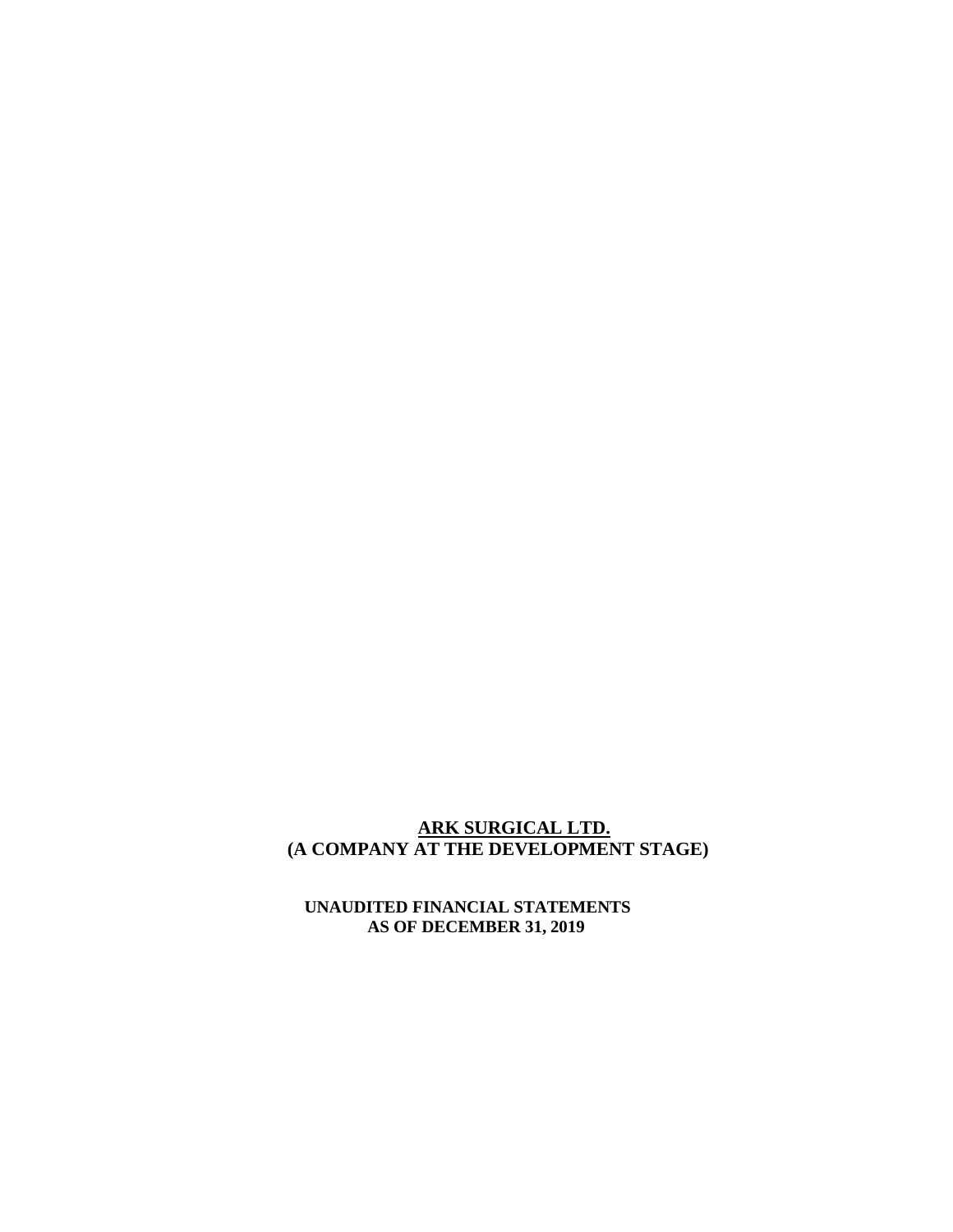#### **ARK SURGICAL LTD. (A COMPANY AT THE DEVELOPMENT STAGE) UNAUDITED STATEMENTS OF FINANCIAL POSITION**

|                                   | December 31,     | December 31,   |  |  |
|-----------------------------------|------------------|----------------|--|--|
|                                   | 2019             | 2018           |  |  |
|                                   | <b>Unaudited</b> | <b>Audited</b> |  |  |
|                                   |                  | <b>NIS</b>     |  |  |
| <b>ASSETS</b>                     |                  |                |  |  |
| <b>CURRENT ASSETS</b>             |                  |                |  |  |
| Cash                              | 27,895           | 93,395         |  |  |
| Other accounts receivable         | 5,415            | 96,020         |  |  |
|                                   | 33,310           | 189,415        |  |  |
| <b>NON-CURRENT ASSETS</b>         |                  |                |  |  |
| Fixed assets, net                 | 275              | 465            |  |  |
|                                   | 33,585           | 189,880        |  |  |
| <b>LIABILITIES AND EQUITY</b>     |                  |                |  |  |
| <b>CURRENT LIABILITIES</b>        |                  |                |  |  |
| Trade payables                    | 39,867           | 94,571         |  |  |
| Other accounts payable            | 136,929          | 127,304        |  |  |
| <b>Total current liabilities</b>  | 176,796          | 221,875        |  |  |
| Convertible loan                  | 247,642          |                |  |  |
| <b>SHAREHOLDER'S EQUITY</b>       |                  |                |  |  |
| Share capital                     |                  |                |  |  |
| Additional paid - in capital      | 707,230          | 594,730        |  |  |
| Accumulated deficit               | (1,098,083)      | (626, 725)     |  |  |
| <b>Total shareholder's equity</b> | (390, 853)       | (31, 995)      |  |  |
|                                   | 33,585           | 189,880        |  |  |
|                                   |                  |                |  |  |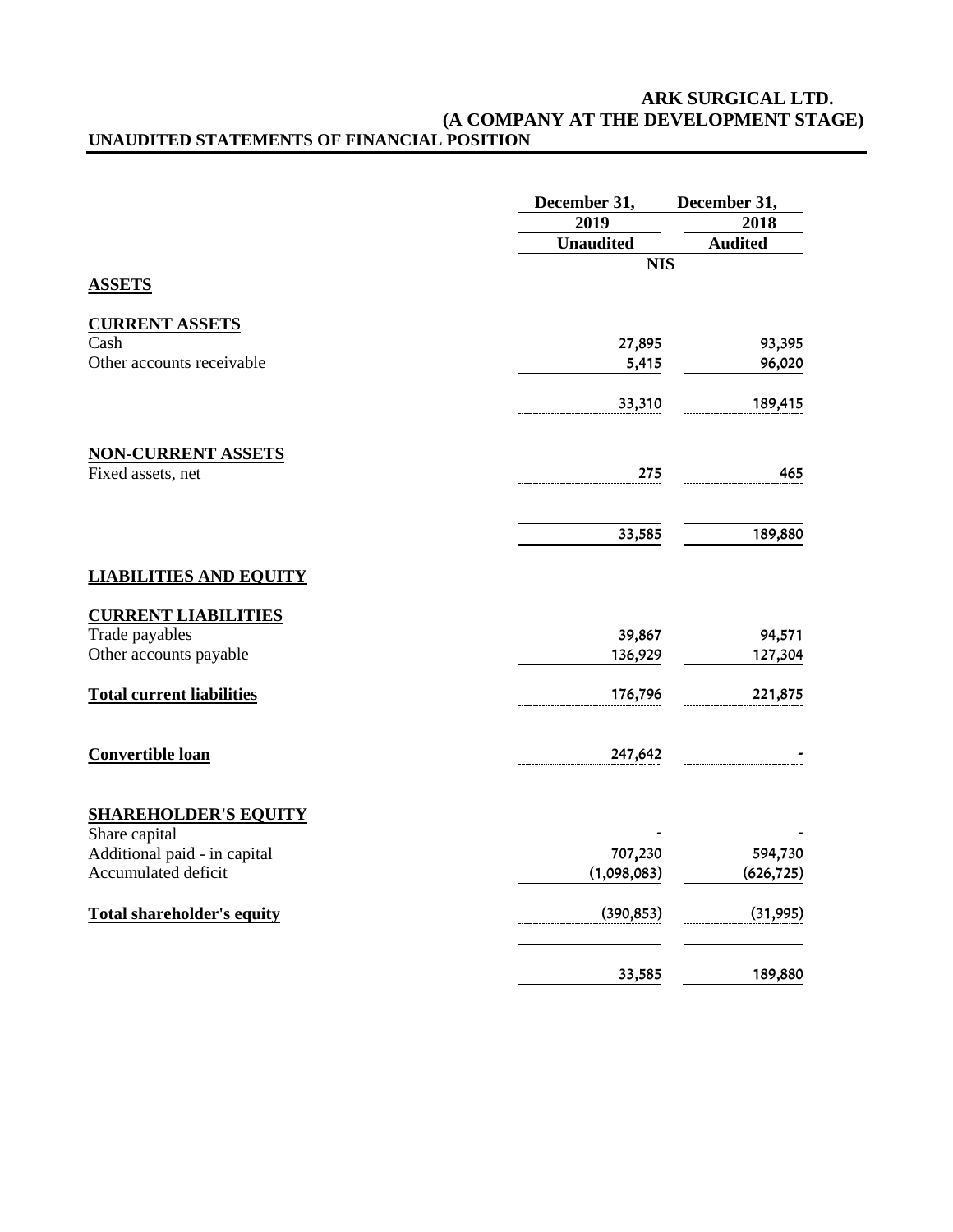## **ARK SURGICAL LTD. (A COMPANY AT THE DEVELOPMENT STAGE)**

# **UNAUDITED STATEMENTS OF COMPREHANSIVE INCOME**

|                                     | For the period<br>ended December<br>31<br>2019 | For the year<br>ended December<br>31,<br>2018 |  |  |
|-------------------------------------|------------------------------------------------|-----------------------------------------------|--|--|
|                                     | <b>Unaudited</b>                               | <b>Audited</b>                                |  |  |
|                                     |                                                | <b>NIS</b>                                    |  |  |
| Research and development expenses   | 403,733                                        | 502,582                                       |  |  |
| General and administrative expenses | 64,522                                         | 32,300                                        |  |  |
| <b>Operating loss</b>               | 468,255                                        | 534,882                                       |  |  |
| Financial expenses                  | 3,103                                          | 1,622                                         |  |  |
| Comprehensive Loss                  | 471,358                                        | 536,504                                       |  |  |